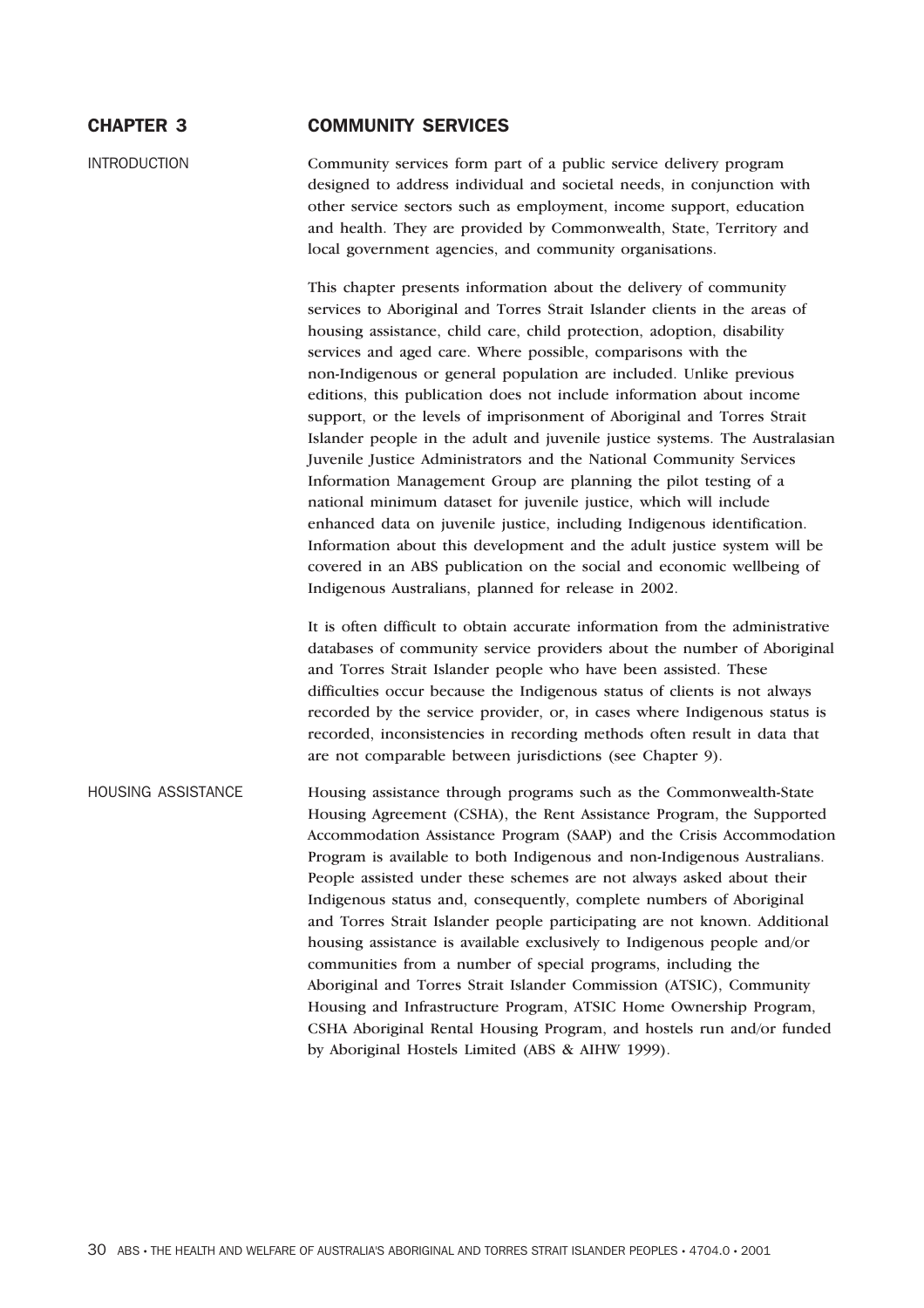HOUSING ASSISTANCE *continued* In May 2001, Commonwealth, State and Territory Housing Ministers adopted a new policy of 'safe, healthy and sustainable housing for Indigenous Australians'. The Ministers noted the high levels of Indigenous homelessness presently experienced in Australia and the environmental health problems associated with inadequate housing, and called upon all governments to adopt Indigenous housing as a priority issue of national importance.

### 3.1 PROGRAMS DESIGNED TO ADDRESS HOUSING NEED

- The Aboriginal and Torres Strait Islander Commission Home Ownership Program is a self-funding program that provides home loans to low-income Indigenous people who are unlikely to be able to secure financing from commercial lenders (ATSIC 2000).
- The Aboriginal and Torres Strait Islander Commission Community Housing and Infrastructure Program is aimed at 'identifying housing needs, patterns and priorities', in some cases providing grants, as well as supplementing and monitoring programs operated by Commonwealth, State, Territory and local governments in discrete Indigenous communities (see Glossary). Among the projects funded under this program are several related to the National Aboriginal Health Strategy, including Health Infrastructure Priority Projects and the ATSIC/Army Community Assistance Projects (ATSIC 2000).
- The Aboriginal Rental Housing Program (ARHP) funds public and community housing specifically for Indigenous people in non-urban areas. (The needs of Indigenous households in urban areas are expected to be met through mainstream CHSA programs, or other public or community housing programs). States and Territories administer the ARHP, in conjunction with advisory groups such as Indigenous Housing Organisations (AIHW 1999a).

Programs for homeless people The Supported Accommodation Assistance Program (SAAP), jointly funded and managed by the Commonwealth and State governments, is one community services program that reports information about its Indigenous clients. SAAP provides temporary accommodation and support services, such as domestic violence counselling, employment assistance and living skills development, to homeless people, and aims to help them achieve self-reliance and independence. Families, single people, young people, and parents and children who are escaping domestic violence, are assisted under the program (AIHW 2000j).

> In the year 1999–2000, Aboriginal and Torres Strait Islander people made up 14% of all adults assisted under the SAAP program. The number of Indigenous clients of SAAP services constitutes a substantial over-representation of this population group, which was about 2% of the total Australian adult population during this period (see table 3.2).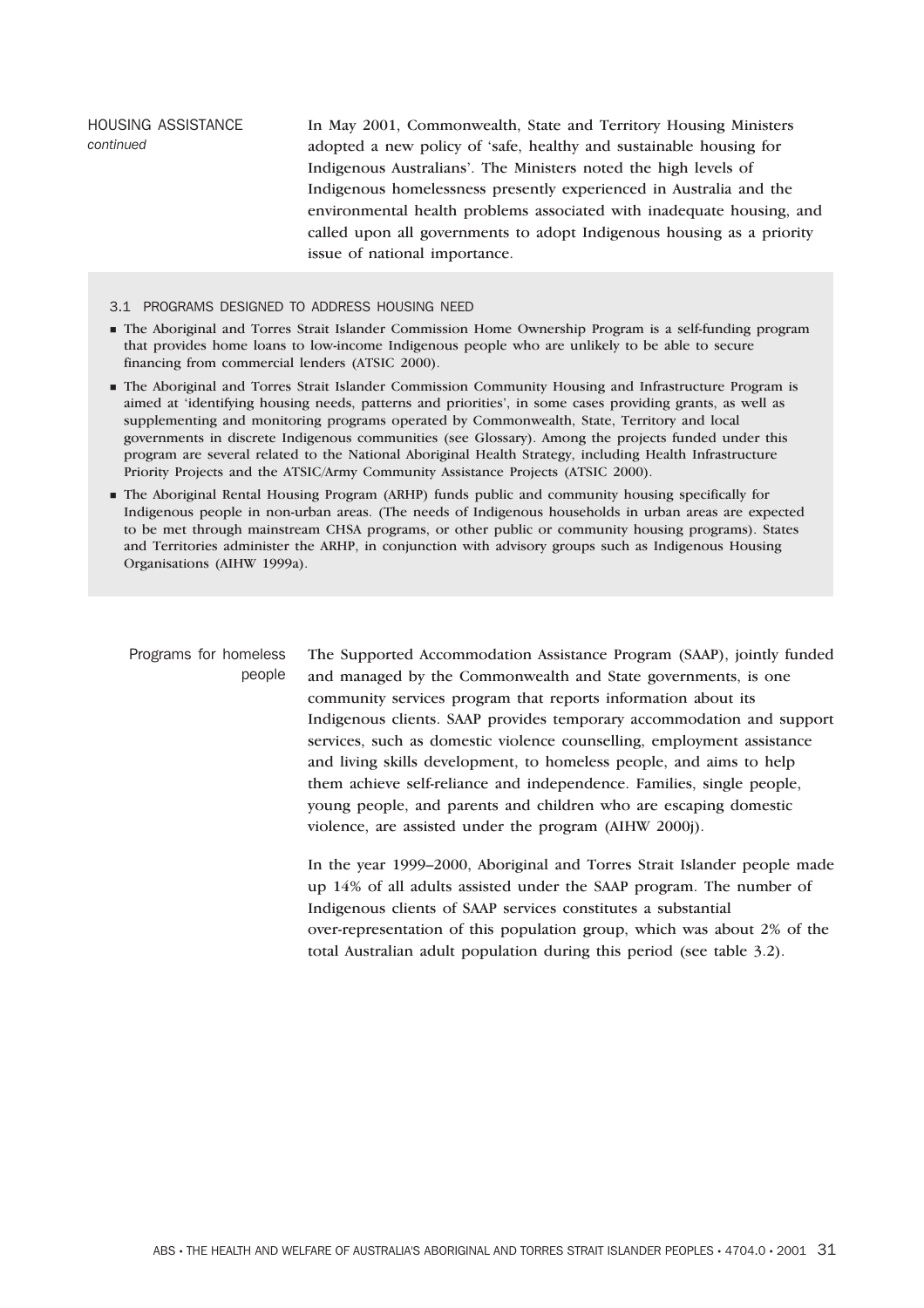| State or Territory(a)        | Clients identified<br>as Indigenous | Clients identified<br>as Indigenous as<br>a % of all SAAP<br>clients aged 15<br>years or more | Indigenous adults as<br>a % of total adult<br>population(b) |
|------------------------------|-------------------------------------|-----------------------------------------------------------------------------------------------|-------------------------------------------------------------|
| New South Wales              | 3354                                | 14.9                                                                                          | 1.4                                                         |
| Victoria                     | 1110                                | 4.3                                                                                           | 0.4                                                         |
| Queensland                   | 2182                                | 15.6                                                                                          | 2.5                                                         |
| South Australia              | 2387                                | 12.3                                                                                          | $1.2^{\circ}$                                               |
| Western Australia            | 823                                 | 31.1                                                                                          | 2.5                                                         |
| Tasmania                     | 261                                 | 8.4                                                                                           | 2.7                                                         |
| Northern Territory           | 1216                                | 45.0                                                                                          | 24.2                                                        |
| Australian Capital Territory | 163                                 | 9.1                                                                                           | 0.9                                                         |
| Australia(c)                 | 11496                               | 13.6                                                                                          | 1.7                                                         |

#### 3.2 SAAP CLIENTS IDENTIFIED AS INDIGENOUS—1999–2000

(a) Client figures for States and Territories include multiple uses of the program.

(b) Aged 15 years or more, accessing SAAP services 1999-–2000.

(c) Australian total figures record first visits only.

*Source: AIHW SAAP Database; ABS 3231.0; ABS 3201.0.*

Programs for homeless people *continued* During the 1999–2000 reporting period, 55% of all SAAP clients were females. Clients who identified as Aboriginal or Torres Strait Islander made up 18% of all female clients and 9% of all male clients (AIHW 2000j).



3.3 SAAP CLIENTS BY ETHNICITY, GENDER—1999–2000

*Source: AIHW 2000j, ABS 1998d & ABS 2001d.*

In 1999–2000, just over 45% of Indigenous clients who accessed services under the SAAP program were reported to be escaping domestic violence. The comparable figure for the rest of the population was 28% (AIHW SAAP Database).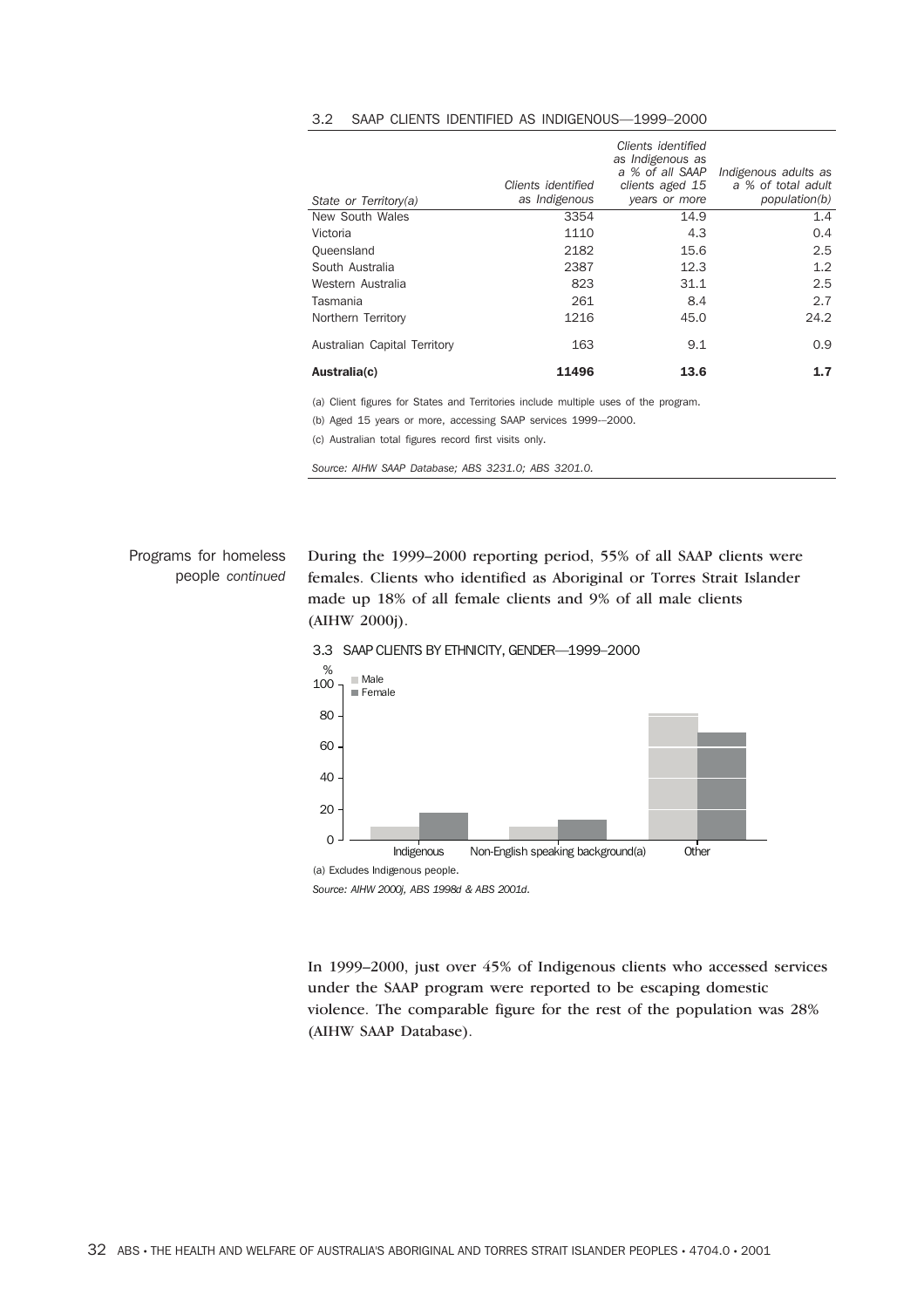### Programs for homeless people *continued*

SAAP aims to assist clients in re-establishing their capacity to live independently once they cease to receive assistance under the program. To evaluate the program's success in achieving this objective, information is collected about clients' living arrangements after their use of SAAP services (AIHW 2000j). In 1999–2000, around 80% of clients were living in independent housing after SAAP support (table 3.4). Of all clients who received support, a higher percentage of Indigenous clients were in public housing (30%) than clients from non-English speaking backgrounds (18%) or other clients (16%), and fewer Indigenous clients (13%) were living in privately rented accommodation, compared with clients from non-English speaking backgrounds (23%) or other clients (26%).

|                            | Indigenous | Non-English speaking<br>background(b) | Other |
|----------------------------|------------|---------------------------------------|-------|
|                            | %          | %                                     | %     |
| Independent housing        |            |                                       |       |
| Private rental(c)          | 12.6       | 22.8                                  | 26.2  |
| Public housing             | 30.0       | 17.9                                  | 15.5  |
| Inadequately housed(d)     | 21.2       | 18.1                                  | 21.7  |
| Other(e)                   | 16.4       | 20.7                                  | 16.7  |
| Non-independent housing(f) | 19.8       | 20.5                                  | 19.9  |
| <b>Total</b>               | 100.0      | 100.0                                 | 100.0 |

#### 3.4 TYPE OF HOUSING AFTER SAAP SUPPORT(a)—1999–2000

(a) For closed support periods (see Glossary).

(b) Excludes Indigenous people.

(c) Renting independently in the private rental market only.

(d) Includes renting a caravan, living in a rooming house/hostel/hotel and boarding in a private home.

(e) Includes owner-occupied and other independent housing.

(f) Includes SAAP crisis, short-term, medium and long-term housing, non-SAAP emergency accommodation, living in a car/tent/park/squat or street, residing at a hospital, prison or rehabilitation centre and other non-independent housing.

*Source: AIHW SAAP Database.*

Aboriginal Hostels Limited (AHL) provides temporary, affordable accommodation for Aboriginal and Torres Strait Islander people, in hostels located throughout Australia. At the end of the 1999–2000 financial year, AHL was operating 48 company hostels and funding 85 community hostels. There were 3,092 beds per night available for Indigenous clients nationally. The daily occupancy rate for the company hostels averaged 70%, a decrease of 2% from the previous year, while community hostels showed a decrease from 73% to 67% (Aboriginal Hostels Limited Annual Report 2000).

Table 3.5 shows an overall increase of 6% in the numbers of available beds, in 1999–2000. No beds were available for prison release and diversionary programs.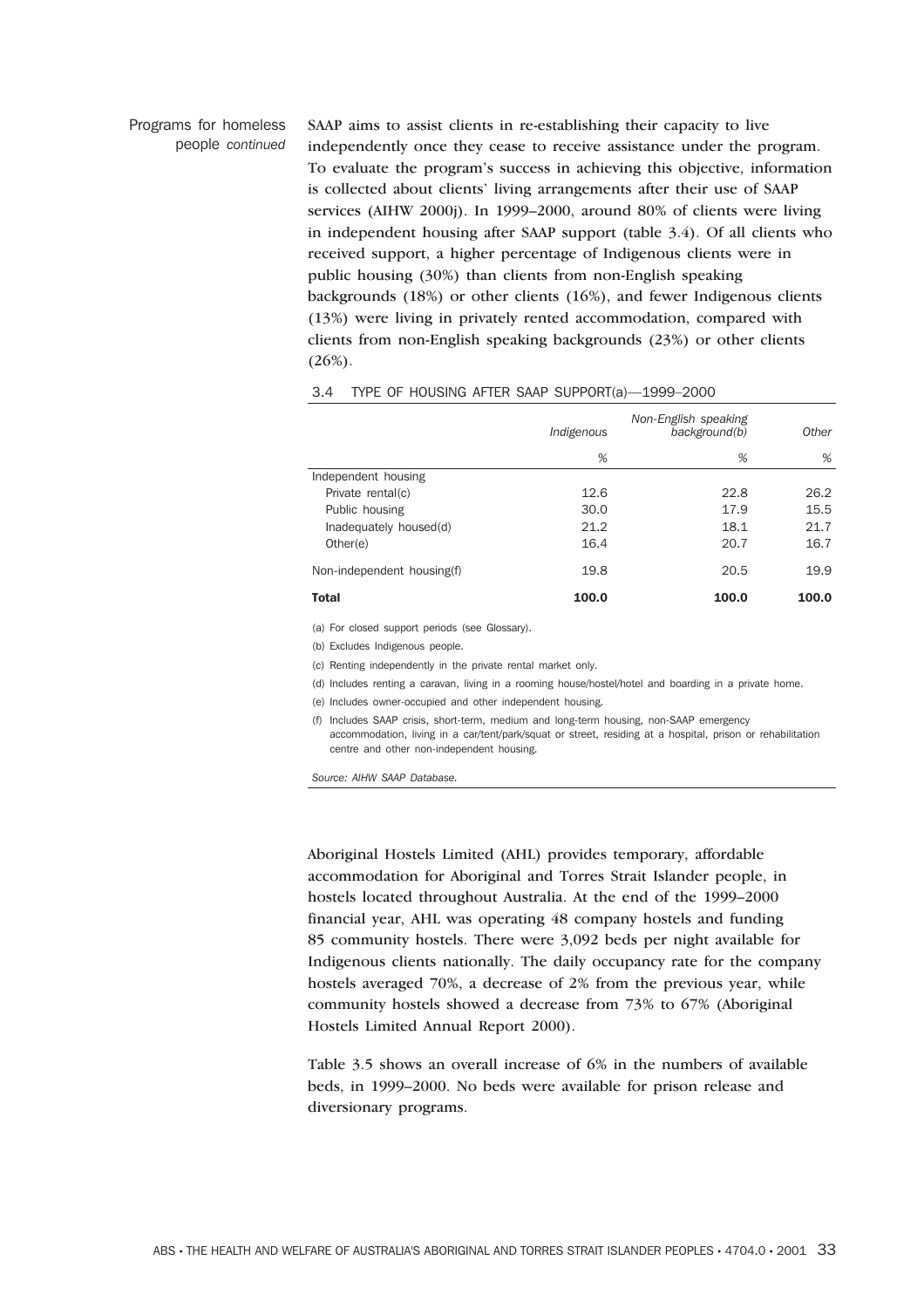#### 3.5 HOSTELS FUNDED BY ABORIGINAL HOSTELS LIMITED(a)—1998–99 & 1999–2000

|                                 |                | 1998-99     | 1999–2000      |             |  |
|---------------------------------|----------------|-------------|----------------|-------------|--|
|                                 | Hostels        | <b>Beds</b> | Hostels        | <b>Beds</b> |  |
|                                 | no.            | no.         | no.            | no.         |  |
| Category of accommodation       |                |             |                |             |  |
| Transient(b)                    | 36             | 1 0 1 6     | 36             | 1 0 8 0     |  |
| Medical transient(c)            | 8              | 144         | 8              | 144         |  |
| Homeless(d)                     | 11             | 156         | 11             | 156         |  |
| Substance abuse rehabilitation  | 26             | 468         | 29             | 511         |  |
| Prison release and diversion    | 1              | 12          |                |             |  |
| Tertiary education and training | 10             | 210         | 10             | 215         |  |
| Secondary education             | 17             | 581         | 16             | 584         |  |
| Primary education               | $\overline{2}$ | 40          | $\overline{2}$ | 40          |  |
| Aged care                       | 17             | 287         | 21             | 362         |  |
| Total                           | 128            | 2914        | 133            | 3 0 9 2     |  |

(a) Includes hostels run by Aboriginal Hostels Limited and hostels funded by Aboriginal Hostels Limited but operated by community organisations.

(b) Short term accommodation in towns and cities for people and families seeking permanent housing and employment.

(c) Accommodation and care in towns and cities for patients and families who must leave their home communities to access medical treatment. This category includes facilities for people requiring renal dialysis treatment.

(d) Homeless people may also use hostels designated as providing transient accommodation.

*Source: Aboriginal Hostels Limited 2000.*

CHILD CARE The target group for child care is usually children aged between 0 and 12 years. In 2000, there were a projected 144,000 Aboriginal and Torres Strait Islander children in this age group, representing just over 34% of the total Indigenous population. The comparable figure for the total population was 3,393,000 children, comprising 18% of all Australians. The younger age structure of the Indigenous population means that Indigenous children were projected to comprise 4.2% of all children in the 0–12 year age group, whereas, in 1999, 1.5% of children using child care services funded under the Children's Services Program (CSP) were Indigenous (table 3.6).

> Many Aboriginal and Torres Strait Islander families do not want, or need, formal child care, preferring to make use of informal arrangements with family and friends when the need arises (ABS 1995). For those who do seek child care, the available options for children under school-age include long-day care (in purpose-built centres), family day care (in private homes) and occasional care, while for school-aged children, before-school care, after-school care and vacation care are available. Most of these services are funded, at least in part, by the Commonwealth Government under the Child Care Program (CCP). Most Commonwealth-funded programs give highest priority to children whose parents are working, seeking work, or undertaking study or training (ABS & AIHW 1999).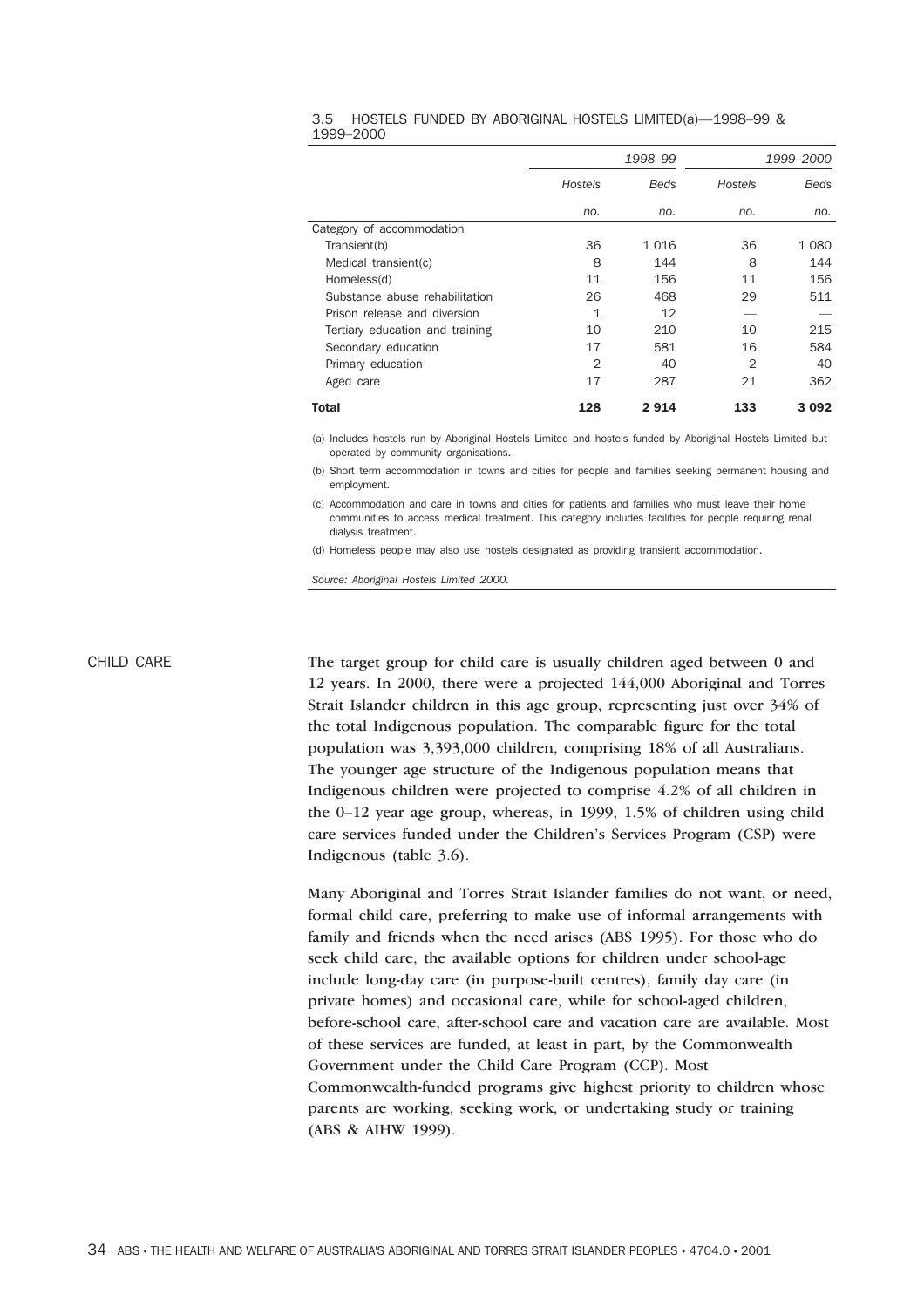CHILD CARE *continued* There are two child care programs which were originally funded by the Commonwealth outside joint agreements with the States and Territories. These are Multifunctional Services and Multifunctional Aboriginal Children's Services (MACS). Multifunctional Services are located in rural areas and provide services for children aged 0–12 years, while MACS are located in areas of special needs and are designed to provide culturally appropriate care for children in both rural and urban Aboriginal communities. Services to mothers, nutrition programs and playgroups may also be provided under MACS. Both programs are referred to as 'multifunctional' because they incorporate a number of different services, such as long-day care for pre-school age children and after-school care and vacation care for school-aged children.

> It is important to note that Aboriginal and Torres Strait Islander children attend child care services other than MACS, and that not all children attending MACS are Indigenous (table 3.6). Although 78% of the children who attended MACS in 1999 were Indigenous, only 17% of all Indigenous children in CSP-funded child care attended that service. Over half of the Aboriginal and Torres Strait Islander children in funded services (54%) attended non-MACS long-day care.

|                                                   | Indigenous children |      | Total children |       |                                                      |
|---------------------------------------------------|---------------------|------|----------------|-------|------------------------------------------------------|
|                                                   |                     |      |                |       | % of<br>children<br>using this<br>service who<br>are |
| Service type                                      | no.                 | %    | no.            | %     | Indigenous                                           |
| Long-day care centres                             | 3 7 6 6             | 54.0 | 270 235        | 58.1  | 1.4                                                  |
| Family day care                                   | 792                 | 11.4 | 81 418         | 17.5  | 1.0                                                  |
| Occasional care                                   | 89                  | 1.3  | 8424           | 1.8   | 1.1                                                  |
| Multifunctional Aboriginal Children's<br>Services | 1 207               | 17.3 | 1541           | 0.3   | 78.3                                                 |
| Multifunctional Children's Services               | 57                  | 0.8  | 1014           | 0.2   | 5.6                                                  |
| Mobiles and Toy Library Services                  | 199                 | 2.9  | 2 3 5 8        | 0.5   | 8.4                                                  |
| Before/after-school care                          | 858                 | 12.3 | 99 902         | 21.5  | 0.9                                                  |
| <b>Total</b>                                      | 6968                |      | 100.0 464 892  | 100.0 | 1.5                                                  |

#### 3.6 CHILDREN USING CSP-FUNDED SERVICES—1999(a)

(a) Estimates are derived from the 1999 Commonwealth Childcare Census, Department of Family and Community Services. The table does not include 1,149 children recorded attending Aboriginal playgroups. The data are unweighted.

*Source: DFaCS 2000.*

Table 3.7 shows that 1,200 of the 443,400 child care places available in Australia in 2000 were in MACS. The number of places in MACS increased by 100 (9%) between 1998 and 2000, a lower rate than for the total number of child care places, which increased by 44,000 (11%) over the same period.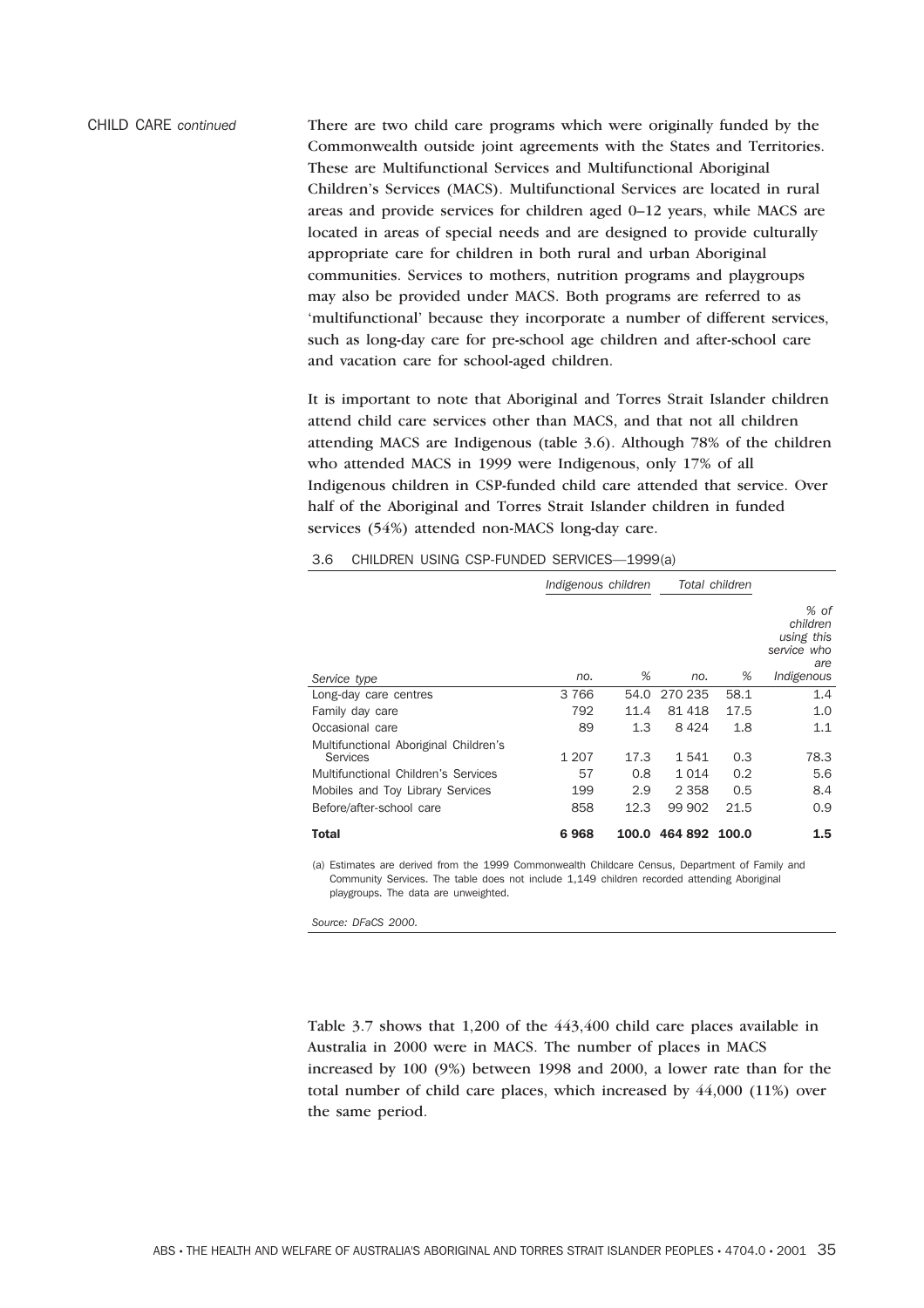#### 3.7 CHILD CARE PLACES BY SERVICE TYPE AS AT 30 JUNE 2000

|                                                      |         | 1998  |         | 1999  |         | 2000  |
|------------------------------------------------------|---------|-------|---------|-------|---------|-------|
| Service type                                         | no.     | %     | no.     | %     | no.     | %     |
| Community long-day care centres                      | 51 700  | 12.9  | 50 600  | 12.0  | 50 400  | 11.4  |
| Private                                              | 129 700 | 32.5  | 127 100 | 30.1  | 128 400 | 29.0  |
| Employer and non-profit                              | 13 200  | 3.3   | 12 600  | 3.0   | 12 100  | 2.7   |
| Family day care                                      | 63 700  | 15.9  | 64 000  | 15.2  | 66 300  | 15.0  |
| Occasional care                                      | 5 0 0 0 | 1.3   | 5 0 0 0 | 1.2   | 4 700   | 1.1   |
| Multifunctional                                      | 600     | 0.2   | 600     | 0.1   | 600     | 0.1   |
| Multifunctional Aboriginal child care<br>services(a) | 1 100   | 0.3   | 1 100   | 0.3   | 1 200   | 0.3   |
| Outside school hours care(b)                         | 134 400 | 33.7  | 161 000 | 38.1  | 179 700 | 40.5  |
| <b>Total</b>                                         | 399 400 | 100.0 | 422 100 | 100.0 | 443 400 | 100.0 |

(a) Indigenous children may attend other types of services.

(b) The large increase in outside school hours care places between 1998 and 1999 was due to the inclusion of previously block granted vacation care places for the first time and a change to a consistent counting methodology.

*Source: DFaCS 2000.*

## CHILD PROTECTION Child protection services are the responsibility of community services departments or their equivalent, in each State or Territory. External agencies, such as community organisations, may be contracted by the departments to provide services that range from family support to the placement of children in out-of-home care.

Each State and Territory has its own legislation, policies and practices regarding child protection, and as a result the data collected are not comparable across all jurisdictions. This difficulty is illustrated by the different definitions used by States and Territories. For example, 'substantiations' can be defined differently. A substantiation refers to a situation where, after investigation, the department concludes that the child concerned has been, or is at risk of being, abused, neglected or otherwise harmed. Some jurisdictions substantiate harm, or risk of harm to a child, while others substantiate actions or incidents that cause harm. In addition, some jurisdictions will classify abuse by a stranger as a child protection notification, while others include only abuse or neglect from within families (AIHW 1999b). The rates reported for substantiations vary between States and Territories, and between the Indigenous and non-Indigenous populations. Significant variations between States and Territories may be partly attributable to the different definitions and practices used to record both substantiations and Indigenous status (AIHW 2000d, AIHW 1999b).

Nationally, child protection data are collected under three broad categories: notifications, investigations and substantiations; children on care and protection orders; and children in supported overnight out-of-home care (AIHW 2000d). Initially, children who are seen to be in need of protection come to the government's attention through a report by an individual or organisation, or the children themselves. These reports are assessed by the relevant department and those found to be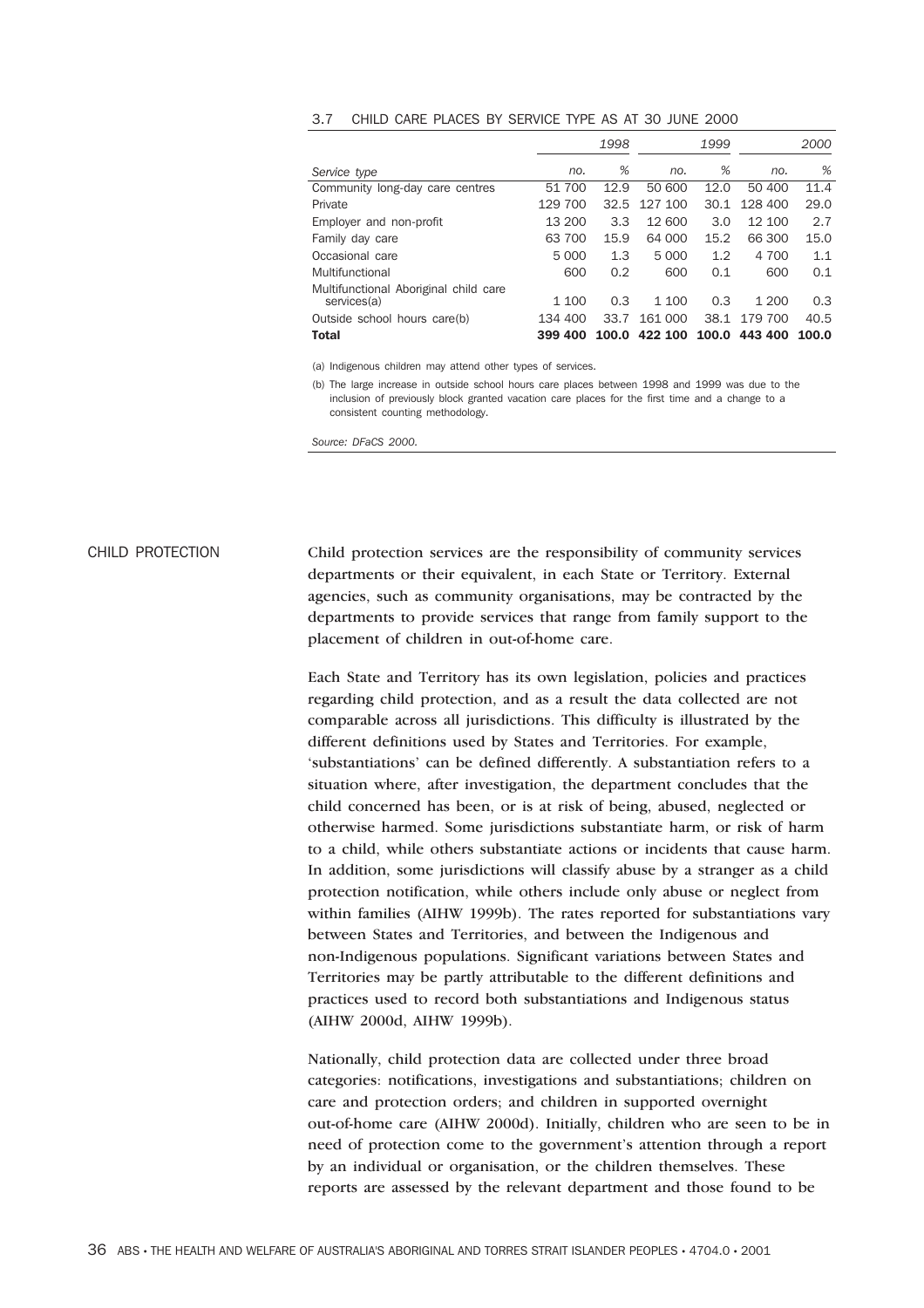CHILD PROTECTION *continued* valid are classified as 'child protection notifications'. These notifications are then re-examined to determine whether the notification should be 'investigated', dealt with by other means or whether no further action is required. Once an investigation is completed, the notification will be classified as either 'substantiated' or 'not substantiated', depending on the degree of risk or harm to the child. Departmental involvement may take the form of service provision to the child and his/her family, a referral to another agency, or direct intervention on the child's behalf (AIHW 2000d).

> The department may apply to the relevant court to place a child under a care and protection order at any point in the process, but this is usually an intervention of last resort. Care and protection orders vary between States and Territories, but generally they provide for either a supervisory role or the transfer of legal guardianship to an authorised department. The issuing of a care and protection order is often a legal requirement if a child is to be placed in out-of-home care. This option can be used to protect a child from abuse or potential abuse, or when there is need to give the child 'time-out' from family conflict. It is also used in cases where the parents are ill, or for any other reason incapable of looking after the child.

> In 1999–2000, Aboriginal and Torres Strait Islander children were subject to higher rates of substantiations than their non-Indigenous counterparts, in all States and Territories, excluding Tasmania. At 30 June 2000, there were 3,861 Indigenous children on care and protection orders, and 3,496 Indigenous children in out-of-home care. Relative to their share of the population, Indigenous children were more highly represented than other children on care and protection orders and in out-of-home care in all States and Territories (AIHW 2001b ) (see table 3.9).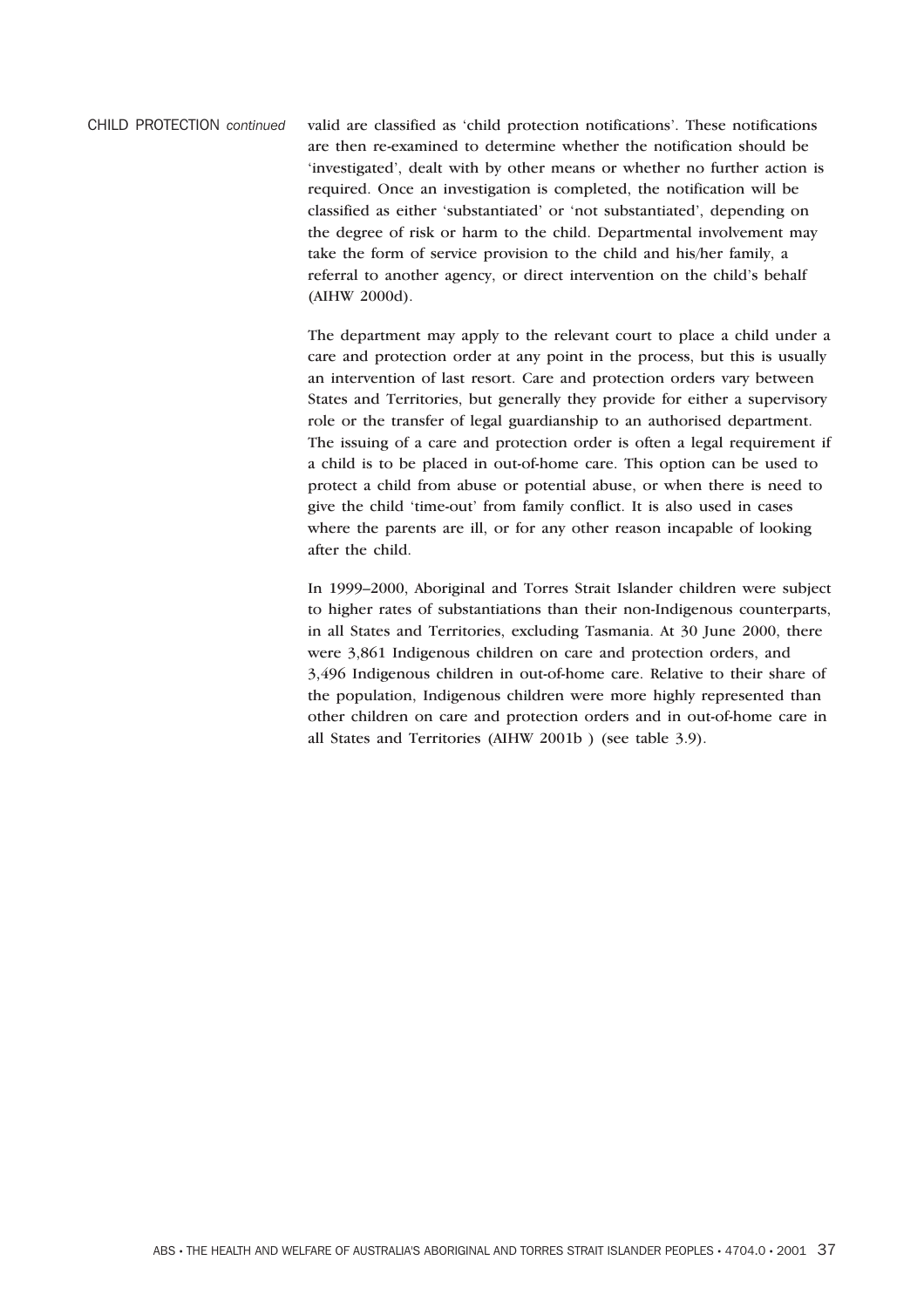#### 3.8 CHILDREN WHO WERE THE SUBJECT OF A SUBSTANTIATION—1999–2000(a)

|                              | Indigenous |         |         |         |                 |
|------------------------------|------------|---------|---------|---------|-----------------|
|                              | no.        | rate(c) | no.     | rate(c) | Rate $ratio(d)$ |
| New South Wales(e)           | 761        | 14.6    | 5054    | 3.5     | 4.2             |
| Victoria                     | 568        | 55.5    | 6 2 1 8 | 5.8     | 9.6             |
| Queensland                   | 502        | 9.9     | 4 3 0 3 | 5.4     | 1.8             |
| South Australia              | 337        | 33.0    | 1 3 5 4 | 4.2     | 7.9             |
| Western Australia            | 329        | 12.7    | 724     | 1.7     | 7.5             |
| Tasmania                     | 4          | 0.6     | 73      | 0.7     | 0.9             |
| Northern Territory           | 172        | 7.6     | 179     | 5.3     | 1.4             |
| Australian Capital Territory | 6          | 4.2     | 184     | 2.5     | 1.7             |

(a) Children aged 0–16 years. Numbers refer to children subject to a substantiation, not the number of substantiated notifications. A child may have been the subject of more than one substantiated notification.

(b) Includes children for whom Indigenous status was not stated.

(c) Rate per 1,000 children aged 0–16 years. Rates are not comparable to data from earlier years due to changes in population estimates after the 1996 Census and changes in policy and practice in jurisdictions over time.

(d) Rate ratio is equal to the rate for Indigenous children divided by the rate for other children.

(e) These data exclude children on final supervisory orders.

*Source: AIHW 2001b.*

#### 3.9 CHILDREN ON CARE AND PROTECTION ORDERS AND IN OUT-OF-HOME CARE AS AT 30 JUNE 2000(a)

|                              | Care and protection orders(b) |          |               |            | Out of home placements(b) |               |
|------------------------------|-------------------------------|----------|---------------|------------|---------------------------|---------------|
|                              | Indigenous                    | Other(c) |               | Indigenous | Other(c)                  |               |
|                              | rate(d)                       | rate(d)  | Rate ratio(e) | rate(d)    | rate(d)                   | Rate ratio(e) |
| New South Wales              | 33.1                          | 3.8      | 8.7           | 32.9       | 3.4                       | 9.7           |
| Victoria                     | 41.4                          | 3.8      | 10.9          | 27.5       | 3.2                       | 8.6           |
| Queensland                   | 15.9                          | 3.2      | 5.0           | 11.0       | 2.4                       | 4.6           |
| South Australia              | 19.9                          | 2.9      | 6.9           | 19.5       | 2.7                       | 7.2           |
| Western Australia            | 12.0                          | 1.7      | 7.1           | 15.4       | 2.0                       | 7.7           |
| Tasmania                     | 4.2                           | 3.9      | 1.1           | 5.1        | 4.5                       | 1.1           |
| Northern Territory           | 4.9                           | 2.9      | 1.7           | 3.9        | 2.3                       | 1.7           |
| Australian Capital Territory | 26.0                          | 2.5      | 9.6           | 18.9       | 2.2                       | 8.6           |
| <b>Australia</b>             | 20.2                          | 3.4      | 5.9           | 18.3       | 3.0                       | 6.1           |

(a) Children aged 0–17 years.

(b) See Glossary.

(c) Includes children for whom Indigenous status was unknown.

(d) Rate per 1,000 children aged 0–17 years.

(e) Rate ratio is equal to the rate for Indigenous children divided by the rate for other children.

*Source: AIHW 2001b.*

CHILD PROTECTION *continued* All States and Territories have adopted the 'Aboriginal Child Placement Principle' as part of their child protection policy. The principle, which is non-binding, states a preference for Aboriginal and Torres Strait Islander children to be placed with other Indigenous people if they are to be placed in care outside their immediate family. This requirement illustrates the importance of establishing a child's Indigenous origin at the earliest possible stage (AIHW 2001b).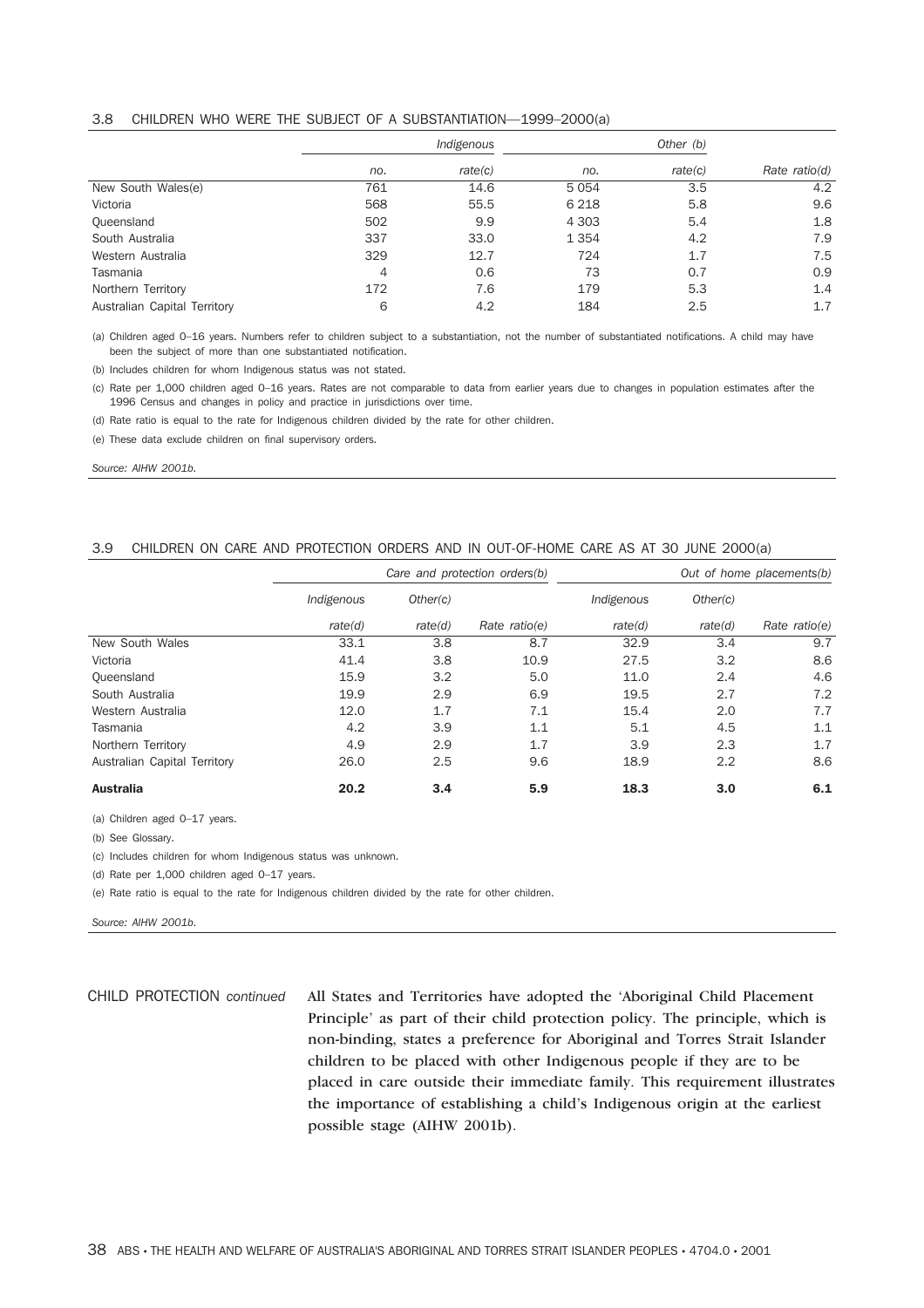ADOPTION The Aboriginal Child Placement Principle mentioned above also applies to adoptions. When these options are not available, Indigenous children may be adopted by other families. The formal adoption of Indigenous children, however, is not common—in most instances, when it is necessary, informal arrangements are made for children to live with a relative or other member of their community. Arrangements of this type are generally preferred, and adoption orders are made only when informal alternatives are judged to be not in the best interests of the child. In 1999–2000, only two Indigenous children were adopted, and in each case by Indigenous parents. This reporting period was the first in the past 10 years in which no Indigenous children were adopted by non-Indigenous parents (AIHW 2000a).

DISABILITY SERVICES Accurate information about the prevalence of disability in the Aboriginal and Torres Strait Islander population is not currently available. This is partly because the term 'disability' may be interpreted differently by people in the Indigenous and non-Indigenous populations. It is important that the terminology used in disability collections is uniformly understood so that comparability between the data collected for both the Indigenous and non-Indigenous populations can be maintained. Work is in progress to increase understanding of the type of characteristics Indigenous people refer to when identifying a disability.

> Information about the types and levels of disability services provided to the Aboriginal and Torres Strait Islander population can be obtained from the Minimum Data Set collected by agencies funded under the Commonwealth/State Disability Agreement (CSDA). This dataset, which contains a question about Indigenous status, is collected and reported to the Australian Institute of Health and Welfare annually. It is based on a selected day, known as 'snapshot day', and includes questions about disability group, assistance needed, income and accommodation. The level of use of disability services is not necessarily an adequate reflection of the level of disability in a community, nor the need for assistance, since there may be significant numbers of people with disabilities who do not access the services available.

On snapshot day 2000, an estimated 62,341 people were provided with 74,929 CSDA-funded services. Of these people, 1,629 (3%) reported that they were of Indigenous origin, and the Indigenous status of 4,492 (7%) was not known.

Services funded under the CSDA are grouped into the broad categories of accommodation support, employment services, community support, community access and respite. The level to which these services are utilised on snapshot day gives a national picture of an 'average' or 'typical' day for CSDA service providers, although it may not be a true picture for an individual agency, particularly one affected by regular variations (e.g. providers of school holiday programs).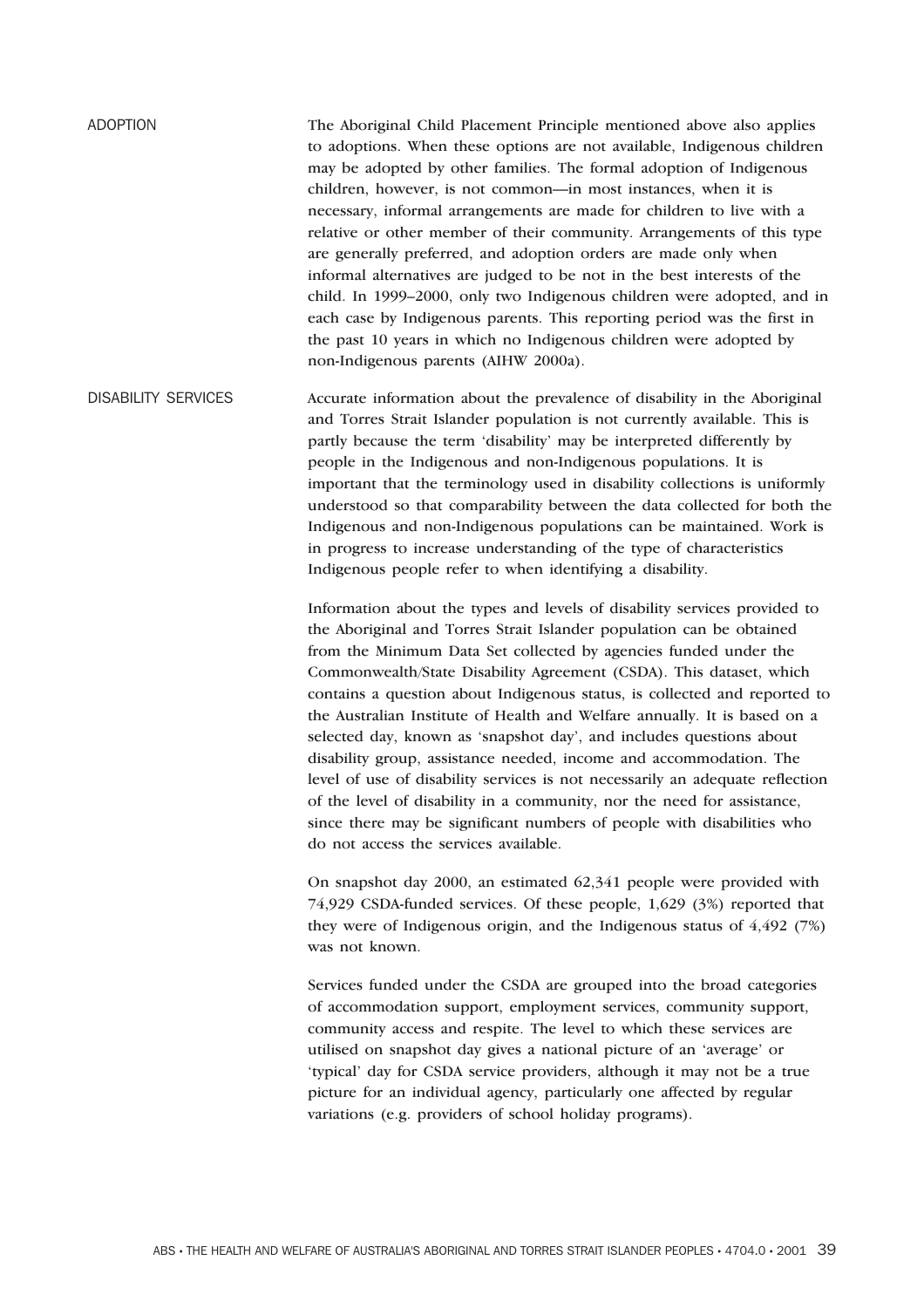DISABILITY SERVICES *continued*

The CSDA figures show that the percentage of all clients identified as Aboriginal and Torres Strait Islander, varied across the five major service types from 2% for employment to 6% for respite (AIHW 2001c). (Queensland data were excluded because the 'not known' response rate for Indigenous status in that state was 29%.)

The most common type of disability reported among both Indigenous and non-Indigenous recipients of CSDA services in 2000 was intellectual disability, with proportions of 52% of Indigenous clients and 59% of non-Indigenous clients (graph 3.10). The next most common type for both groups was physical disability, with proportions of 17% and 13%, respectively. Psychiatric disability was reported for similar proportions of Indigenous and non-Indigenous clients (about 9%). Aboriginal and Torres Strait Islander people using disability services also had, on average, a higher need for support or assistance in activities of daily living than other disability services clients (AIHW 2001c).





*Source: AIHW 2001c.*

Open employment services Employment services are categorised under national legislation as either open employment services or supported employment services. Open employment services are provided to clients with a disability who are self-employed or employed within a wide range of industries. Supported employment services assist those whose employment contracts are made with the outlet providing the service. The information provided here relates to open employment services only.

> In 1998–99, 1.7% of the recipients of open employment services were identified as Aboriginal or Torres Strait Islander people (579 of a total of 34,347). However, Indigenous people assisted under this program achieved outcomes that were often poorer than those experienced by clients from the general population. Indigenous clients had lower mean hourly rates of pay (\$9.80 per hour compared with \$10.13 per hour), a lower mean number of hours of work per week (15.4hrs compared with 17.9hrs) and a lower mean weekly income (\$141 per week compared with \$179) than the general population (AIHW 2000h).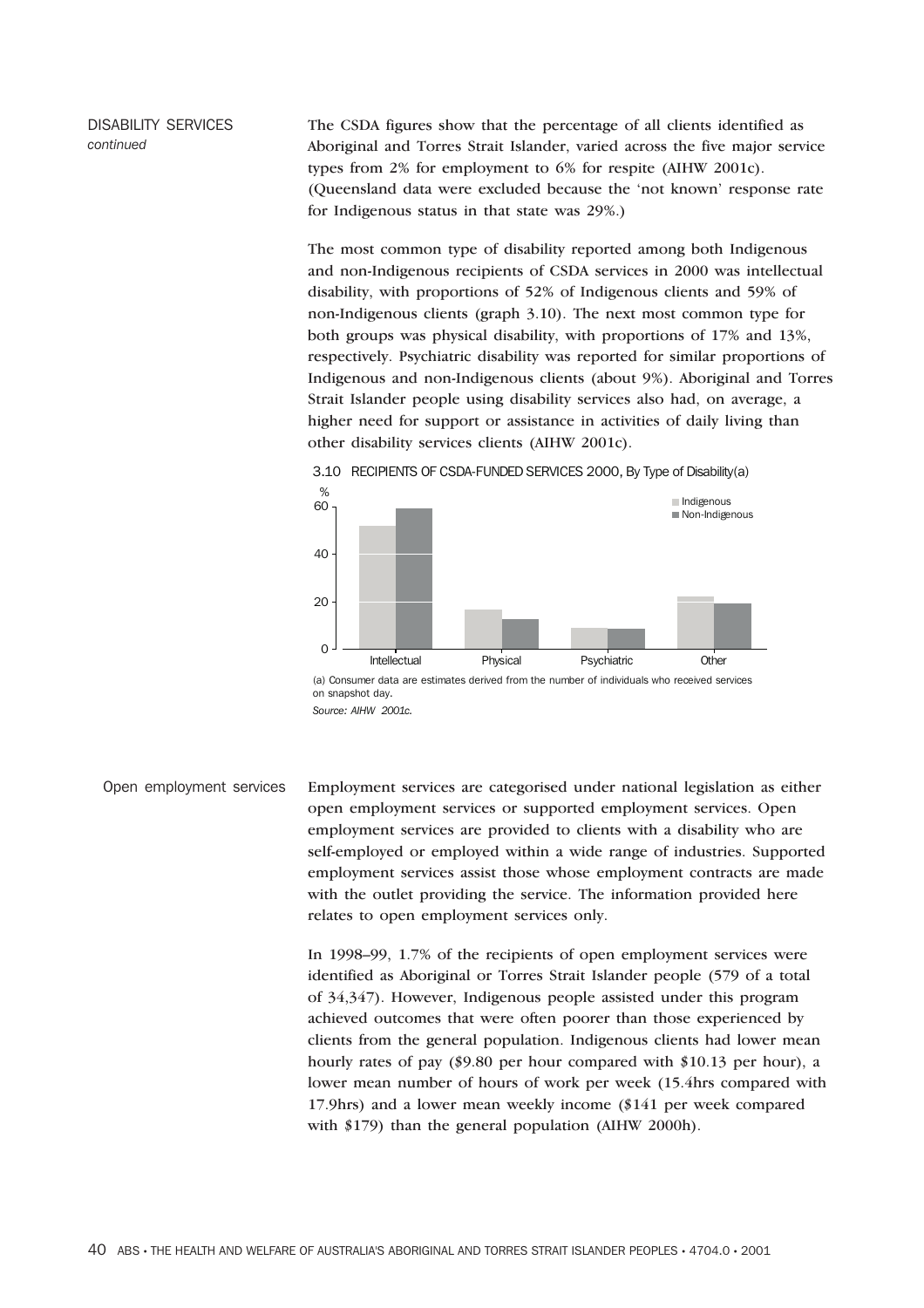AGED CARE Aged care is provided through both residential and community care. In many instances, older people also make use of services that are available to the general population, and younger people make use of services commonly associated with the elderly. The latter situation occurs more frequently among Aboriginal and Torres Strait Islander people than in the general population, because a shorter life expectancy and the earlier onset of chronic disease in the Indigenous population mean there is a greater proportion of Aboriginal and Torres Strait Islander people becoming ill and needing care at an earlier age. The Commonwealth recognises the differences between the two population groups in this regard and uses population estimates for people aged 50 years and over when planning aged care for Indigenous people. The comparable age used for calculating planning ratios for the general population is 70 years and over (CDHAC 2001b).

Community aged care packages Community aged care packages are designed to assist elderly people who are living at home and who would otherwise be eligible for a low level of residential care. The number of packages increased from 1,227 in 1994, to 18,149 at 30 June, 2000, reflecting the Commonwealth government's policy of providing care for aged people in a home environment, where possible. Out of a total of 16,617 people receiving community aged care packages, 426 (2.6%) identified as being of Aboriginal or Torres Strait Islander origin. Just over 7% of Indigenous people receiving assistance were in the 0–49 year age group compared with less than 1% of non-Indigenous people. In addition, the Commonwealth Government provides assistance for Indigenous people under the Aboriginal and Torres Strait Islander Aged Care Strategy. At 30 June, 2000, there were 21 services operating under the strategy, providing 267 residential places and 81 community places to Indigenous clients (AIHW 2000i, and AIHW 2000e).

The home and community care program The Home and Community Care Program (HACC) is jointly funded by Commonwealth and State and Territory governments, and includes home nursing services, delivered meals, home help, home maintenance services, transport and shopping assistance, paramedical services, home and centre-based respite care, and advice and assistance of various kinds (DFaCS 2000). These services are targeted at people living in the community with a disability, regardless of their age (ABS & AIHW 1999). A new Minimum Data Set (MDS) has been developed to meet this expanding program's data requirements. The dataset, which collects Indigenous status using the ABS standard question, was implemented in 2001. The first data are not yet available for release.

Aged care homes In 1997, nursing homes and hostels were amalgamated into a single system of residential care, and the combined data have been used in this publication (AIHW 2000i). The Resident Classification Scale was introduced during 1997–98. It was designed to determine the level of payment required from each resident based on their level of dependence, as well as accommodating other changes to financial arrangements, such as means and asset-testing.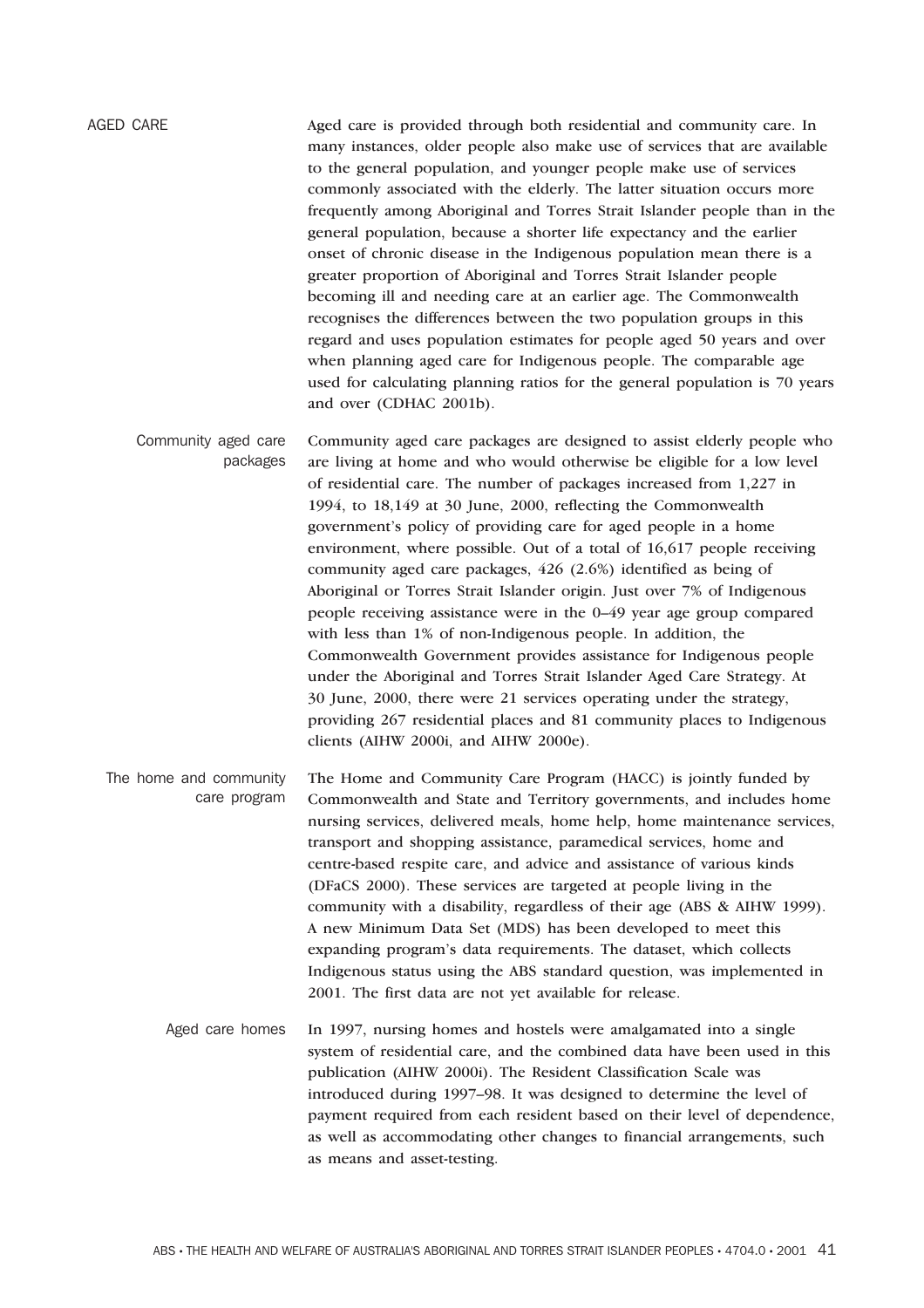Aged care homes *continued* Admissions to aged care homes are recorded under two categories: permanent care and respite care. Permanent care was provided for 45,476 (52%) of those admitted to aged care homes in 1999–2000. The mean length of stay for a permanent resident was 137 weeks. (AIHW 2001i).

> A total of 735 permanent residents (0.6% of all permanent residents) and 25 of those in respite care (1.0% of the total of those in respite care) were identified as Aboriginal or Torres Strait Islander. The number of Indigenous people recorded in aged care homes is likely to be an undercount because Indigenous status was not reported for 10% of permanent residents and 9% of those in respite care, although the proportion of these residents who are Indigenous is likely to be small (AIHW 2001i).

> Graph 3.11 shows that, of those who were receiving permanent care, relatively higher proportions of Indigenous people were in the lower age groups (50–74 yrs), while those in the total population were more likely to be aged 75 years and above.



*Source: AIHW 2001d.*

SUMMARY The data which are available on Aboriginal and Torres Strait Islander people show they are over-represented in several areas of community services, reflecting the higher levels of need in that section of the community for the types of assistance available. Indigenous people are more highly represented in SAAP than the general population, Indigenous children are more likely to be placed under care and protection orders or in out-of-home care, outcomes in open employment services are poorer than those for the non-Indigenous population, and Indigenous people enter aged care homes at younger ages than the rest of the Australian population.